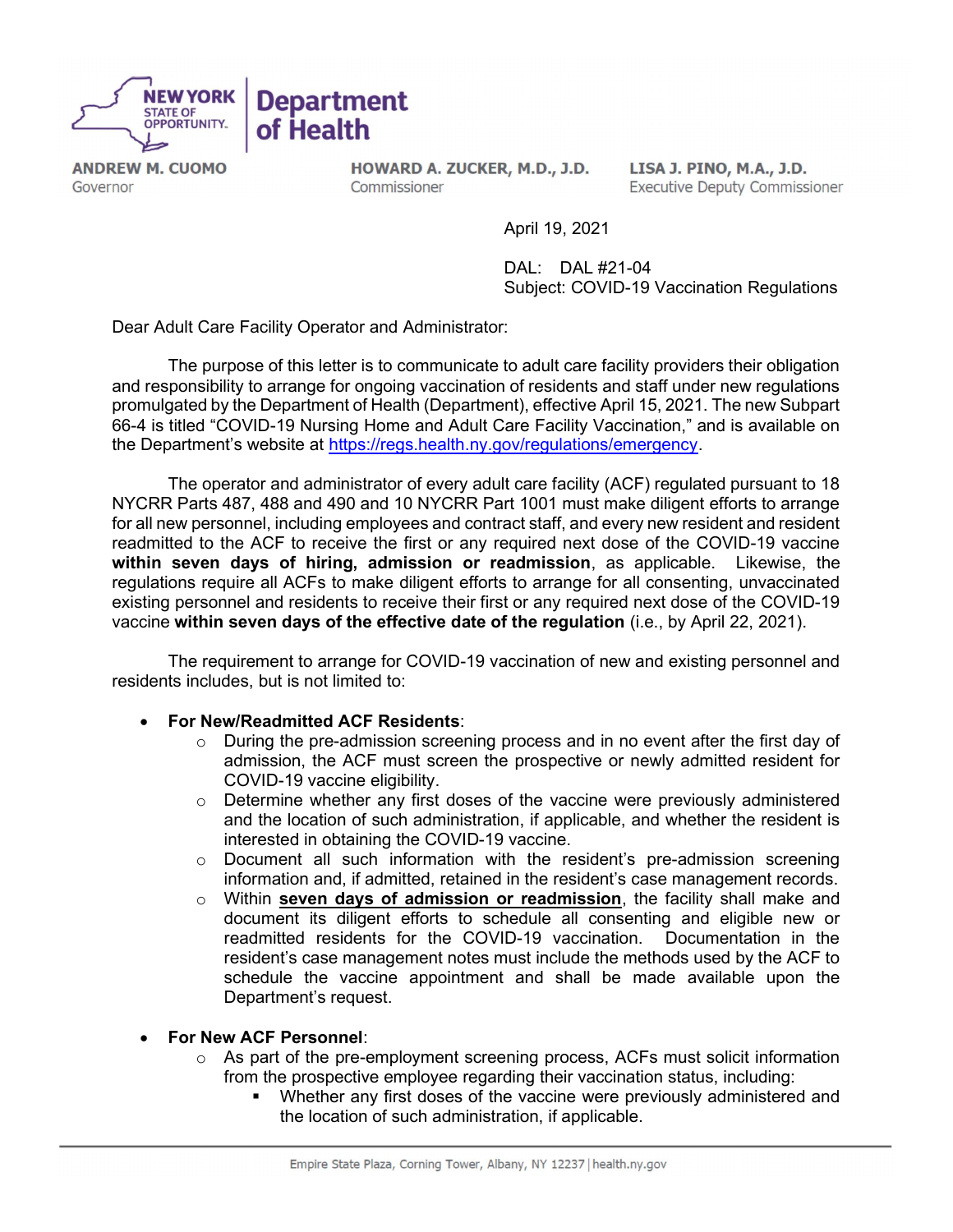- **Whether the prospective employee is interested in obtaining the COVID-19** vaccine.
- Document such information with the individual's pre-employment screening information and if hired, retain such documentation in the employee's personnel file.
- Within seven days of the hire date of new personnel, the ACF shall make and document its diligent efforts to schedule all consenting and eligible new personnel for the COVID-19 vaccination.
- All attempts to schedule and methods used to schedule the vaccine appointment must be maintained in the individual's personnel file.
- $\circ$  Please be reminded that nothing in this communication or the related regulations shall be construed to require an ACF to make a hiring determination based upon an individual's COVID-19 vaccination history or interest in receiving COVID-19 vaccination.

## For Existing ACF Residents and Personnel:

- $\circ$  Within seven days of the effective date of the regulation, the ACF must:
	- Make diligent efforts to arrange for all consenting, unvaccinated existing residents and personnel to register for a vaccine appointment, and
	- Document attempts to schedule and methods used to schedule the vaccine in the resident's case management notes and the personnel file, as applicable.

For all ACF personnel and residents who decline to be vaccinated for COVID-19, the ACF must obtain a written affirmation for signature, which indicates that the residents and personnel were offered and declined the opportunity for the facility to arrange for a COVID-19 vaccination. The affirmation must state that the signatory is aware that, if they later decide to be vaccinated for COVID-19, it is their (resident/personnel) responsibility to request the facility arrange for their vaccination. Lastly, the ACF must maintain signed affirmations on file at the facility and make such forms available at the request of the Department.

ACFs must certify to the Department, on a weekly basis, beginning April 29, 2021, that the ACF has proactively arranged for all new unvaccinated residents and personnel an opportunity to obtain the COVID-19 vaccine within seven days of being hired, admitted, or readmitted. The additional certification will be added to the weekly staff testing survey.

Finally, ACFs must immediately develop and implement necessary formal processes and procedures to ensure compliance with these requirements. If you have any questions, please write to COVIDVaccineLTC@health.ny.gov. Thank you for your attention to this matter.

Sincerely,

KeiaiHaus

Heidi L. Hayes, Acting Director Division of Adult Care Facility and Assisted Living Surveillance

cc: A. Herbst R. Becker J. Treacy M. Hennessey V. Deetz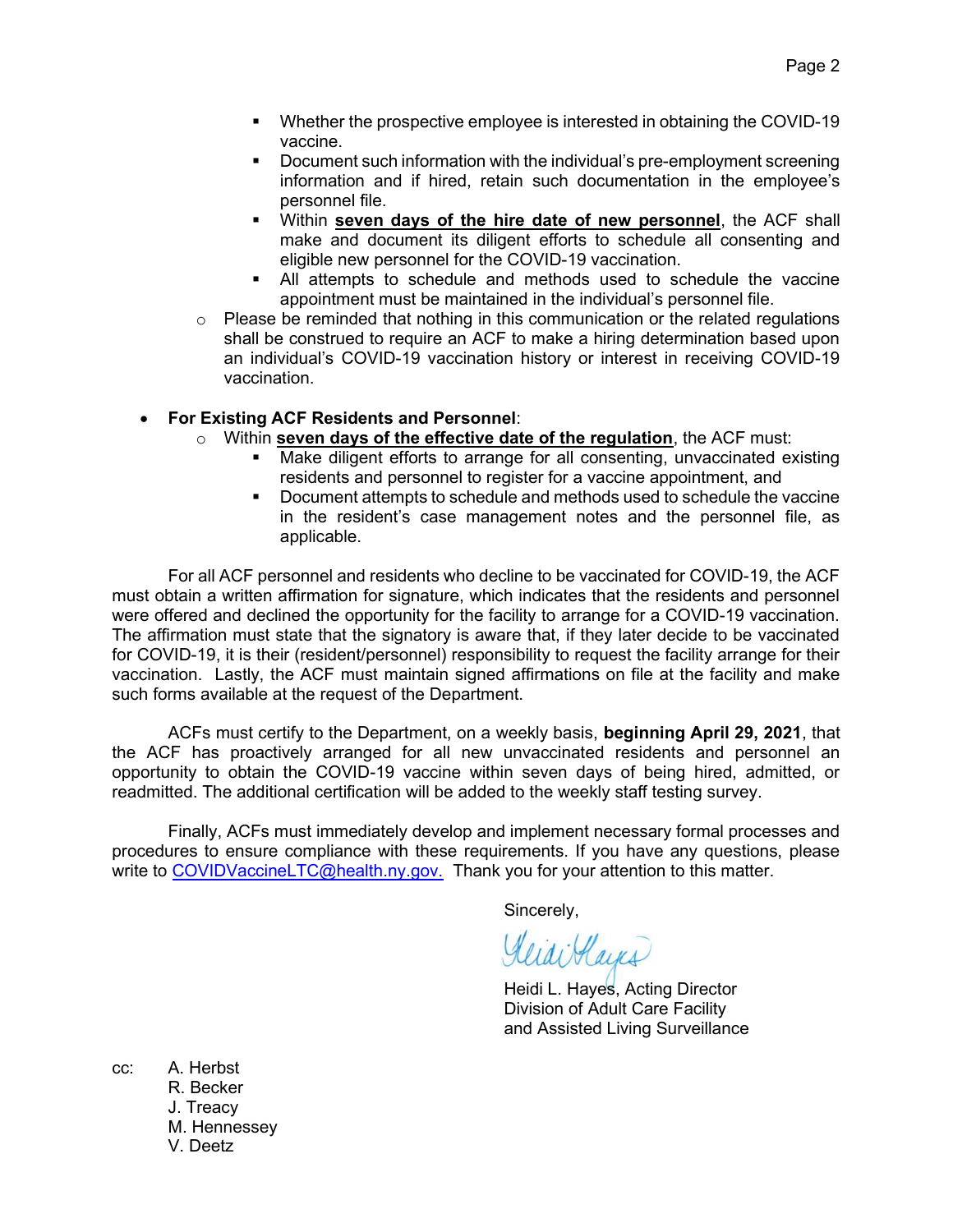

**ANDREW M. CUOMO** Governor

HOWARD A. ZUCKER, M.D., J.D. Commissioner

LISA J. PINO, M.A., J.D. **Executive Deputy Commissioner** 

April 19, 2021

DAL # NH 21-08

Dear Nursing Home Operator and Administrator:

The purpose of this letter is to communicate to nursing home providers their obligation and responsibility to provide access to ongoing vaccination of residents and staff under new regulations promulgated by the Department of Health (Department), effective April 15, 2021. Please refer to the new Subpart 66-4, titled *COVID-19 Nursing Home and Adult Care Facility Vaccination*, available on the Department's website at <https://regs.health.ny.gov/regulations/emergency>.

Under these new regulations, the operator and administrator of every nursing home regulated pursuant to 10 NYCRR Part 415 must ensure that all new personnel, including employees and contract staff, **and** every new resident and resident readmitted to the facility has an opportunity to receive the first or any required next dose of the COVID-19 vaccine **within fourteen days of having been hired by or admitted or readmitted to such facility**, as applicable. Likewise, the regulations require all nursing homes to offer all consenting, unvaccinated existing personnel and residents an opportunity to receive their first or any required next dose of the COVID-19 vaccine **within fourteen days of the effective date of the regulation** (i.e., by April 29, 2021).

The regulations require nursing homes to immediately implement measures including, but not limited to:

- Posting conspicuous signage throughout the facility, including at points of entry and exit and each residential hallway, reminding personnel and residents that the facility offers COVID-19 vaccination.
- Providing all personnel and residents who decline to be vaccinated a written affirmation for their signature, which indicates that they were offered the opportunity for a COVID-19 vaccination but declined. The affirmation must state that the signatory is aware that, if they later decide to be vaccinated for COVID-19, it is their responsibility to request vaccination from the facility.
- Maintaining signed affirmations on file at the facility and make such forms available at the request of the Department; and